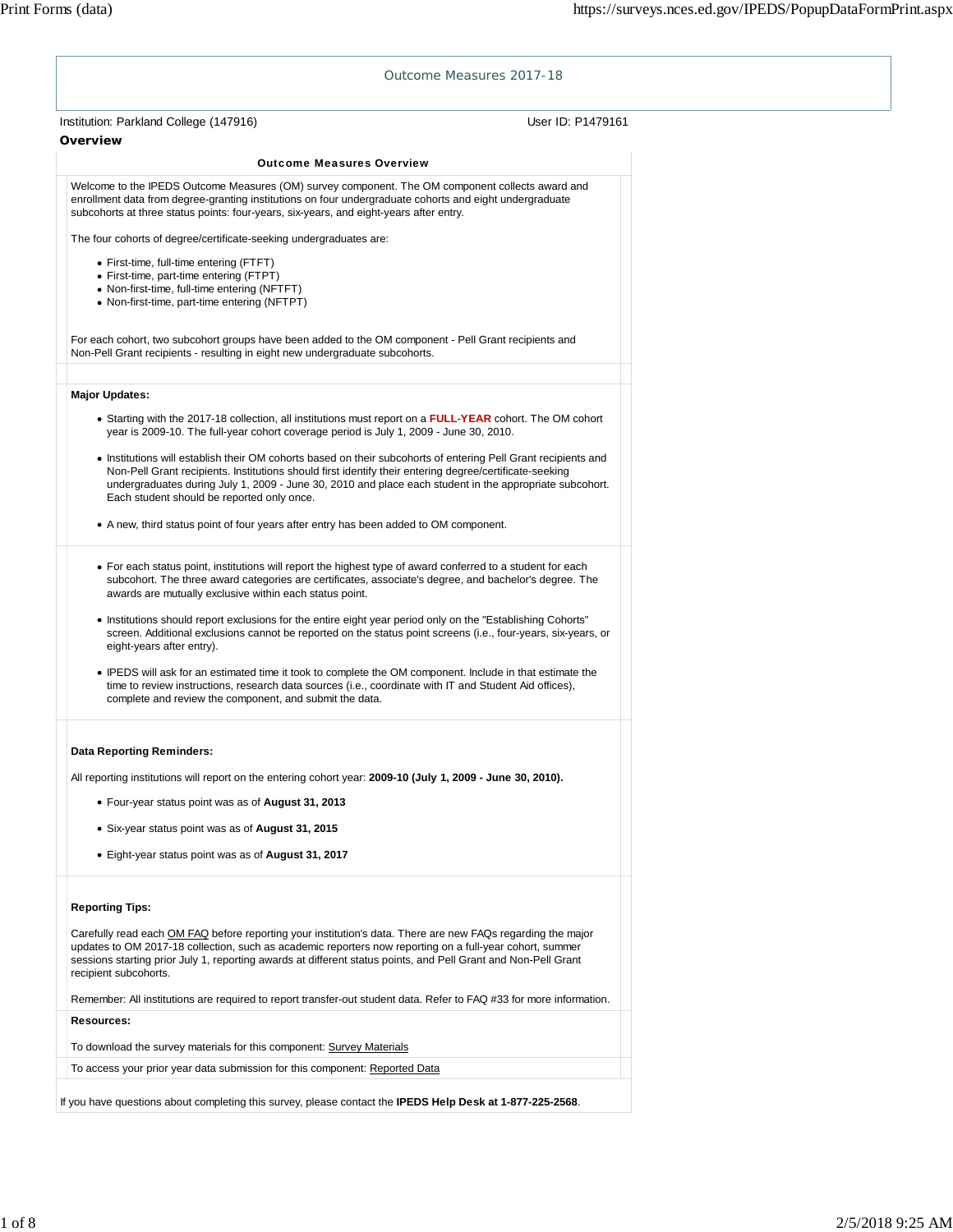Institution: Parkland College (147916) User ID: P1479161

**Establishing Cohorts**

Establishing Cohorts 2009-10 Entering Undergraduate Cohort **(July 1, 2009-June 30, 2010: Full Year)**

Directions: **Begin by identifying your entering degree/certificate-seeking undergraduates for the full year of July 1, 2009 - June 30, 2010. Then report each student under one of the eight subcohorts (Pell or Non-Pell Grant recipients FTFT, FTPT, NFTFT, NFTPT). Each entering student should be reported only once. The four cohorts and total entering students will be calculated based on your subcohort reporting.**

 **NOTE:** Once a student is in the cohort, the student remains in the cohort, even if the student's attendance status changes (i.e., full-time to part-time, or vice versa) or if the student drops out, transfers out, or transfers back into the institution during the eight-year period. However, adjustments can be made to the cohort for allowable exclusions, which include the death of a student, permanent disability, military deployment, or service on an official church mission or with a foreign aid service of the Federal government. Exclusions are for the **ENTIRE** eight years for the entering 2009-10 cohort.

| Degree/Certificate-Seeking Undergraduate<br><b>Students</b> | 2009-10 cohort | <b>Exclusions</b><br>to 2009-10 cohort | Adjusted<br>2009-10 cohort |  |  |  |  |  |  |  |
|-------------------------------------------------------------|----------------|----------------------------------------|----------------------------|--|--|--|--|--|--|--|
| First-time entering                                         |                |                                        |                            |  |  |  |  |  |  |  |
| Full-time                                                   | 1,153          | $\Omega$                               | 1,153                      |  |  |  |  |  |  |  |
| Pell Grant recipients                                       | 476            | $\mathbf 0$                            | 476                        |  |  |  |  |  |  |  |
| Non-Pell Grant recipients                                   | 677            | $\mathbf 0$                            | 677                        |  |  |  |  |  |  |  |
| Part-time                                                   | 505            | $\Omega$                               | 505                        |  |  |  |  |  |  |  |
| Pell Grant recipients                                       | 166            | $\mathbf 0$                            | 166                        |  |  |  |  |  |  |  |
| Non-Pell Grant recipients                                   | 339            | 0                                      | 339                        |  |  |  |  |  |  |  |
| Non-First-time entering                                     |                |                                        |                            |  |  |  |  |  |  |  |
| Full-time                                                   | 597            | $\mathbf 0$                            | 597                        |  |  |  |  |  |  |  |
| Pell Grant recipients                                       | 252            | $\mathbf 0$                            | 252                        |  |  |  |  |  |  |  |
| Non-Pell Grant recipients                                   | 345            | $\mathbf 0$                            | 345                        |  |  |  |  |  |  |  |
| Part-time                                                   | 318            | $\Omega$                               | 318                        |  |  |  |  |  |  |  |
| Pell Grant recipients                                       | 112            | $\mathbf 0$                            | 112                        |  |  |  |  |  |  |  |
| Non-Pell Grant recipients                                   | 206            | $\mathbf 0$                            | 206                        |  |  |  |  |  |  |  |
|                                                             |                |                                        |                            |  |  |  |  |  |  |  |
| <b>Total Entering</b>                                       | 2,573          | $\mathbf 0$                            | 2,573                      |  |  |  |  |  |  |  |
| Pell Grant recipients                                       | 1,006          | 0                                      | 1,006                      |  |  |  |  |  |  |  |
| Non-Pell Grant recipients                                   | 1,567          | 0                                      | 1,567                      |  |  |  |  |  |  |  |

 The following reference table is based on institutional data reported in the specified data collections. Data reported on this screen (Establishing Cohorts for OM) have been compared with the data below. To review your prior reported data, go to the Tools menu in the IPEDS Data Collection System --> Go to Collection Level Data Center --> Look up an Institution --> Select your institution --> Select "Reported Data"

|                             | 2009 Fall Enrollment.<br>2009-10 Spring<br>Collection | 2009 Pell Grant data<br>from Student Financial<br>Aid.<br>2010-11 Winter<br>Collection |  |
|-----------------------------|-------------------------------------------------------|----------------------------------------------------------------------------------------|--|
| First-time, Full-time       | 899                                                   | 338                                                                                    |  |
| First-time, Part-time       | 173                                                   | N/A                                                                                    |  |
| Non-First-time, Full-time   | 468                                                   | N/A                                                                                    |  |
| Non-First-time, Part-time   | 195                                                   | N/A                                                                                    |  |
| <b>Total Undergraduates</b> | N/A                                                   | 3,186                                                                                  |  |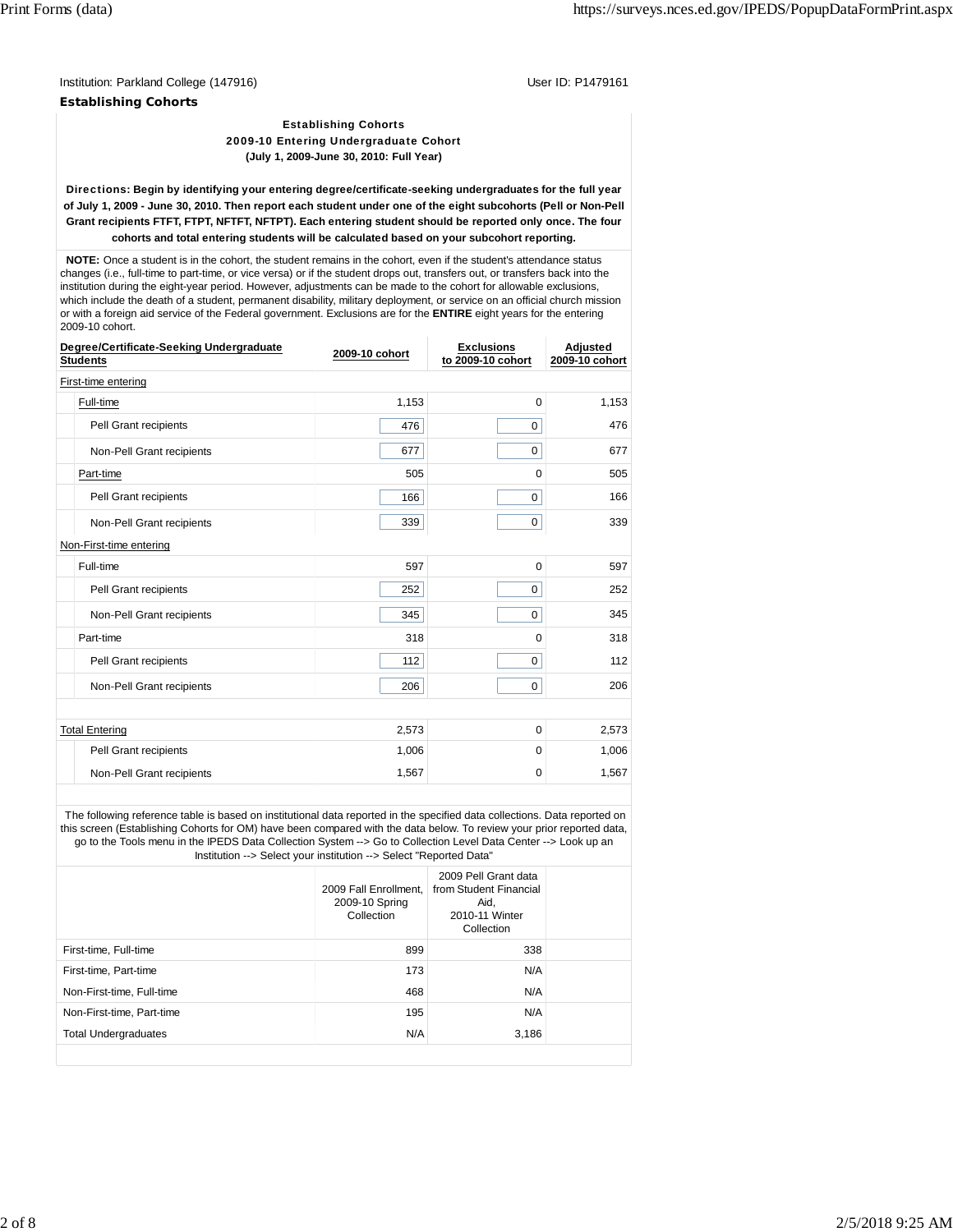Institution: Parkland College (147916) <br>
User ID: P1479161

**Award Status at Four Years**

# Award Status at Four Years After Entry 2009-10 Entering Undergraduate Cohort **(July 1, 2009-June 30, 2010: Full Year)**

Directions: **From the adjusted 2009-10 cohort, report the number of students who earned an award by four years after entry for each subcohort. If a student earns multiple awards, report only the highest award conferred to the student by the status point (August 31, 2013).**

| <b>Undergraduate Students</b> | Adjusted<br>2009-10<br>cohort | Number of students conferred an award<br>by your institution<br>(Highest Award by August 31, 2013) | Total<br>number<br>of<br>adjusted<br>cohort<br>that<br>received | Percent<br>οf<br>adjusted<br>cohort<br>that<br>received<br>an award |                                      |                          |
|-------------------------------|-------------------------------|----------------------------------------------------------------------------------------------------|-----------------------------------------------------------------|---------------------------------------------------------------------|--------------------------------------|--------------------------|
|                               |                               | <b>Certificates</b>                                                                                | Associate's                                                     | Bachelor's                                                          | an award<br>from your<br>institution | from your<br>institution |
| First-time entering           |                               |                                                                                                    |                                                                 |                                                                     |                                      |                          |
| Full-time                     | 1,153                         | 47                                                                                                 | 191                                                             | 0                                                                   | 238                                  | 21                       |
| Pell Grant recipients         | 476                           | 20                                                                                                 | 52                                                              | $\Omega$                                                            | 72                                   | 15                       |
| Non-Pell Grant recipients     | 677                           | 27                                                                                                 | 139                                                             | $\Omega$                                                            | 166                                  | 25                       |
| Part-time                     | 505                           | 15                                                                                                 | 14                                                              | $\Omega$                                                            | 29                                   | 6                        |
| Pell Grant recipients         | 166                           | 5                                                                                                  | $\overline{4}$                                                  | $\mathbf 0$                                                         | 9                                    | 5                        |
| Non-Pell Grant recipients     | 339                           | 10 <sup>1</sup>                                                                                    | 10 <sup>1</sup>                                                 | 0                                                                   | 20                                   | 6                        |
| Non-First-time entering       |                               |                                                                                                    |                                                                 |                                                                     |                                      |                          |
| Full-time                     | 597                           | 18                                                                                                 | 127                                                             | 0                                                                   | 145                                  | 24                       |
| Pell Grant recipients         | 252                           | 10                                                                                                 | 39                                                              | 0                                                                   | 49                                   | 19                       |
| Non-Pell Grant recipients     | 345                           | 8                                                                                                  | 88                                                              | $\Omega$                                                            | 96                                   | 28                       |
| Part-time                     | 318                           | 13                                                                                                 | 35                                                              | $\Omega$                                                            | 48                                   | 15                       |
| Pell Grant recipients         | 112                           | 3                                                                                                  | $\overline{7}$                                                  | 0                                                                   | 10                                   | 9                        |
| Non-Pell Grant recipients     | 206                           | 10                                                                                                 | 28                                                              | 0                                                                   | 38                                   | 18                       |
|                               |                               |                                                                                                    |                                                                 |                                                                     |                                      |                          |
| <b>Total Entering</b>         | 2,573                         | 93                                                                                                 | 367                                                             | 0                                                                   | 460                                  | 18                       |
| Pell Grant recipients         | 1,006                         | 38                                                                                                 | 102                                                             | 0                                                                   | 140                                  | 14                       |
| Non-Pell Grant recipients     | 1,567                         | 55                                                                                                 | 265                                                             | 0                                                                   | 320                                  | 20                       |
|                               |                               |                                                                                                    |                                                                 |                                                                     |                                      |                          |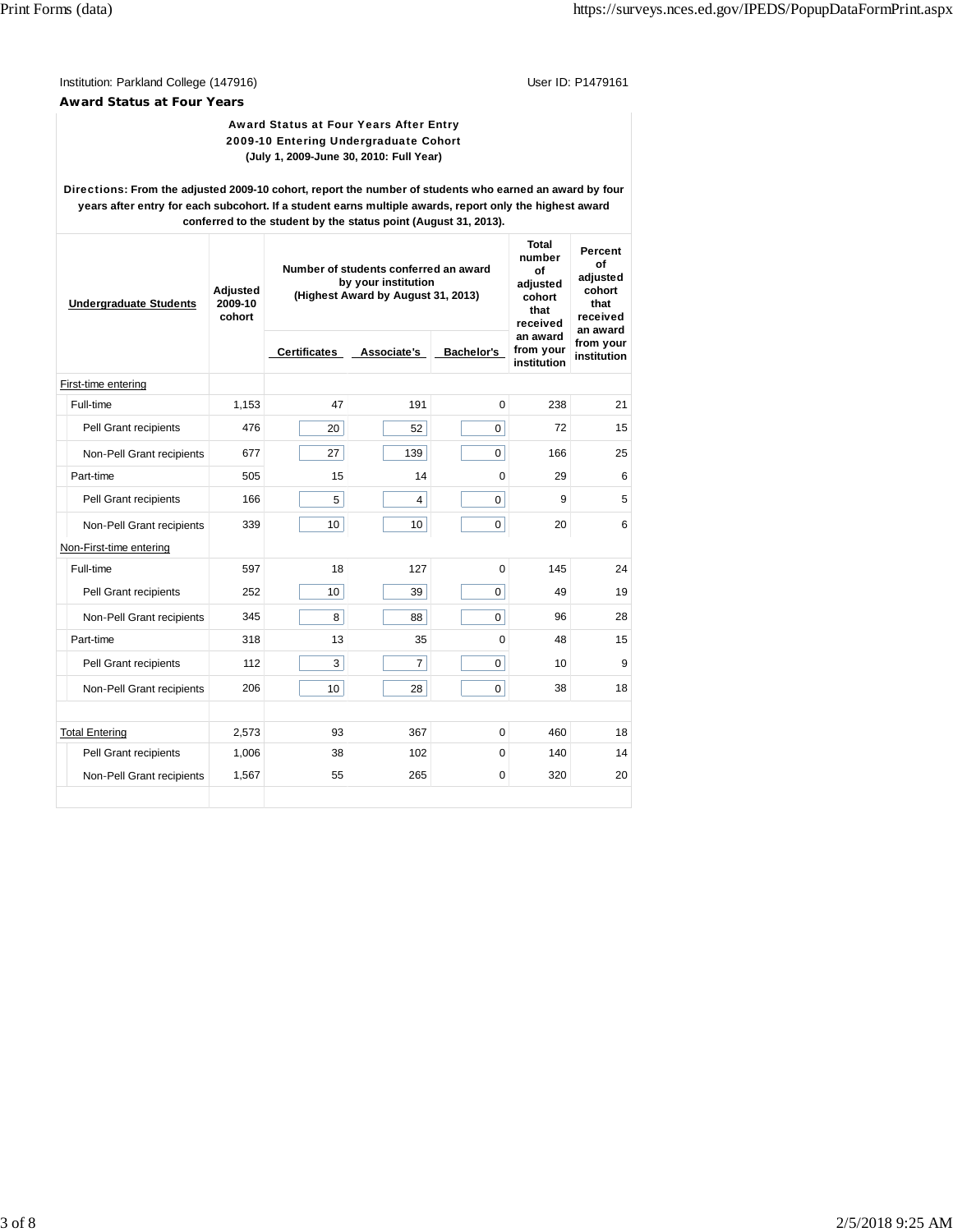Institution: Parkland College (147916) <br>
User ID: P1479161

**Award Status at Six Years**

# Award Status at Six Years After Entry 2009-10 Entering Undergraduate Cohort **(July 1, 2009-June 30, 2010: Full Year)**

Directions: **From the adjusted 2009-10 cohort, report the number of students who earned an award by six years after entry for each subcohort. If a student earns multiple awards, report only the highest award conferred to the student by the status point (August 31, 2015).**

| <b>Undergraduate Students</b> | Adjusted<br>2009-10<br>cohort | Number of students conferred an award<br>by your institution<br>(Highest Award through August 31, 2015) | Total<br>number<br>of<br>adjusted<br>cohort<br>that<br>received | Percent<br>Ωf<br>adiusted<br>cohort<br>that<br>received<br>an award |                                      |                          |
|-------------------------------|-------------------------------|---------------------------------------------------------------------------------------------------------|-----------------------------------------------------------------|---------------------------------------------------------------------|--------------------------------------|--------------------------|
|                               |                               | <b>Certificates</b>                                                                                     | Associate's                                                     | Bachelor's                                                          | an award<br>from your<br>institution | from your<br>institution |
| First-time entering           |                               |                                                                                                         |                                                                 |                                                                     |                                      |                          |
| Full-time                     | 1,153                         | 55                                                                                                      | 224                                                             | $\Omega$                                                            | 279                                  | 24                       |
| Pell Grant recipients         | 476                           | 26                                                                                                      | 65                                                              | $\Omega$                                                            | 91                                   | 19                       |
| Non-Pell Grant recipients     | 677                           | 29                                                                                                      | 159                                                             | 0                                                                   | 188                                  | 28                       |
| Part-time                     | 505                           | 16                                                                                                      | 19                                                              | 0                                                                   | 35                                   | $\overline{7}$           |
| Pell Grant recipients         | 166                           | 5                                                                                                       | 6                                                               | $\Omega$                                                            | 11                                   | $\overline{7}$           |
| Non-Pell Grant recipients     | 339                           | 11                                                                                                      | 13                                                              | $\mathbf 0$                                                         | 24                                   | $\overline{7}$           |
| Non-First-time entering       |                               |                                                                                                         |                                                                 |                                                                     |                                      |                          |
| Full-time                     | 597                           | 19                                                                                                      | 135                                                             | 0                                                                   | 154                                  | 26                       |
| Pell Grant recipients         | 252                           | 10                                                                                                      | 44                                                              | $\mathbf 0$                                                         | 54                                   | 21                       |
| Non-Pell Grant recipients     | 345                           | 9                                                                                                       | 91                                                              | $\Omega$                                                            | 100                                  | 29                       |
| Part-time                     | 318                           | 12                                                                                                      | 41                                                              | $\Omega$                                                            | 53                                   | 17                       |
| Pell Grant recipients         | 112                           | 3                                                                                                       | 8                                                               | $\Omega$                                                            | 11                                   | 10                       |
| Non-Pell Grant recipients     | 206                           | 9                                                                                                       | 33                                                              | 0                                                                   | 42                                   | 20                       |
|                               |                               |                                                                                                         |                                                                 |                                                                     |                                      |                          |
| <b>Total Entering</b>         | 2,573                         | 102                                                                                                     | 419                                                             | 0                                                                   | 521                                  | 20                       |
| Pell Grant recipients         | 1,006                         | 44                                                                                                      | 123                                                             | 0                                                                   | 167                                  | 17                       |
| Non-Pell Grant recipients     | 1,567                         | 58                                                                                                      | 296                                                             | 0                                                                   | 354                                  | 23                       |
|                               |                               |                                                                                                         |                                                                 |                                                                     |                                      |                          |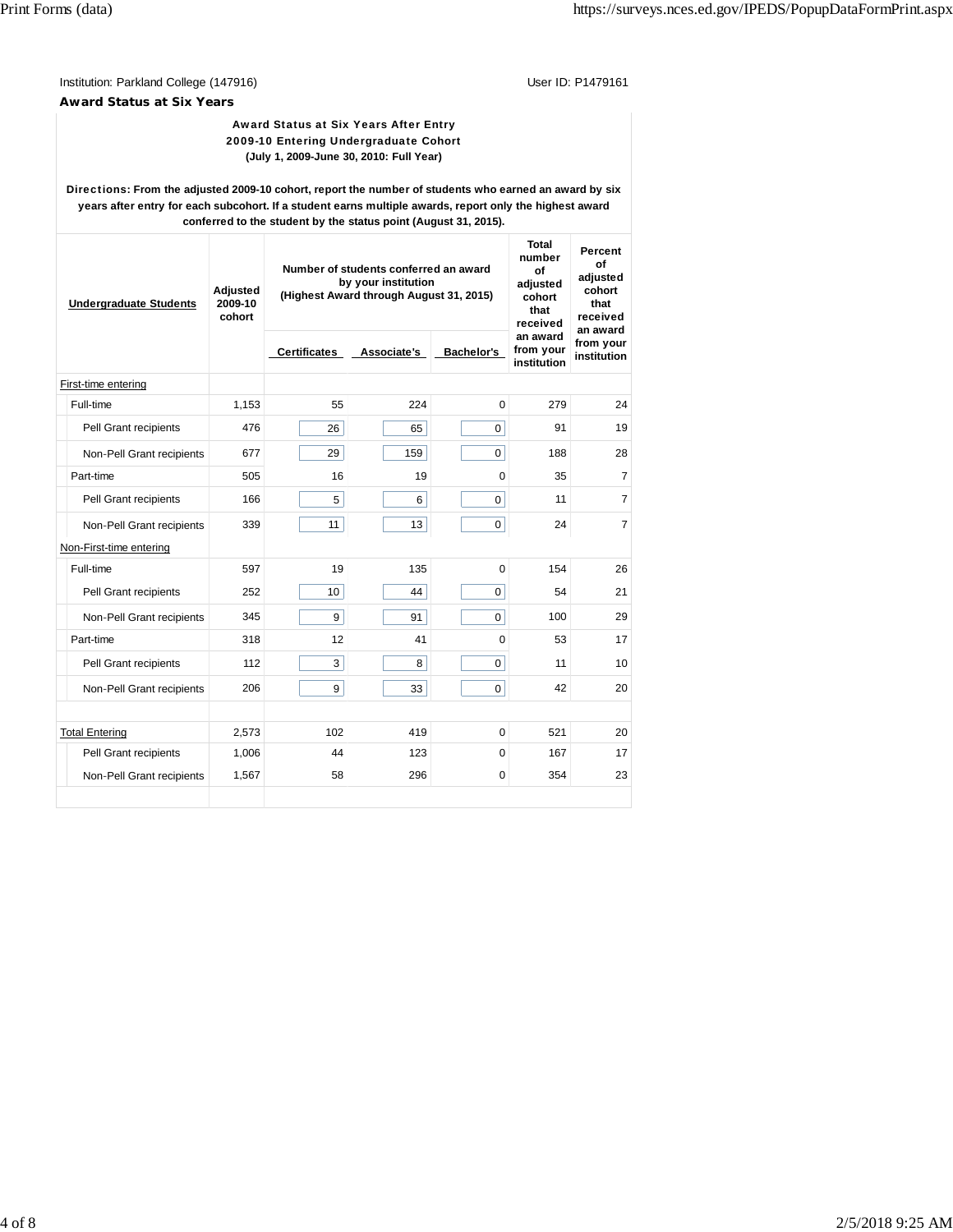Institution: Parkland College (147916) Contract College (1479161) Contract College (1479161)

**Award and Enrollment Status at Eight Years**

Award and Enrollment Status at Eight Years After Entry 2009-10 Entering Undergraduate Cohort **(July 1, 2009-June 30, 2010: Full Year)**

Directions: **From the adjusted 2009-10 cohort, report the number of students who earned an award by eight years after entry for each subcohort. If a student earns multiple awards, report only the highest award conferred to the student by the status point (August 31, 2017).**

**For students that did not receive an award from your institution, report the number of students who are still enrolled at your institution, and then report the number of students who had enrolled at another institution over the eight year period.**

|                               |                               |                                                                                                         | Award Status at Eight Years After Entry |                     |                                                                                                         |                                                                                                 | <b>Enrollment Status at Eight Years After Entry</b>                                                              |                                                                                                             |                                                                                    |                                                                                             |                                                                                                                                                               |
|-------------------------------|-------------------------------|---------------------------------------------------------------------------------------------------------|-----------------------------------------|---------------------|---------------------------------------------------------------------------------------------------------|-------------------------------------------------------------------------------------------------|------------------------------------------------------------------------------------------------------------------|-------------------------------------------------------------------------------------------------------------|------------------------------------------------------------------------------------|---------------------------------------------------------------------------------------------|---------------------------------------------------------------------------------------------------------------------------------------------------------------|
| <b>Undergraduate Students</b> | Adjusted<br>2009-10<br>cohort | Number of students conferred an<br>award by your institution<br>(From Entry through August 31,<br>2017) |                                         |                     |                                                                                                         |                                                                                                 | Number of students who did not receive an<br>award from your institution<br>(From entry through August 31, 2017) | Percent<br>οf<br>adjusted<br>cohort<br>that did<br>not                                                      |                                                                                    |                                                                                             |                                                                                                                                                               |
|                               |                               |                                                                                                         | Certificates Associate's Bachelor's     |                     | Total<br>number<br>of<br>adjusted<br>cohort<br>that<br>received<br>an award<br>from your<br>institution | Percent<br>of<br>adjusted<br>cohort<br>that<br>received<br>an award<br>from your<br>institution | Number<br>still<br>enrolled<br>at your<br>institution                                                            | <b>Number</b><br>who<br>enrolled<br>at<br>another<br>institution<br>after<br>leaving<br>your<br>institution | Number of<br>students<br>whose<br>subsequent<br>enrollment<br>status is<br>unknown | <b>Total</b><br>number<br>who did<br>not<br>receive<br>an award<br>from your<br>institution | receive<br>an award,<br>but are<br>still<br>enrolled<br>at your<br>institution<br>and<br>enrolled<br>at<br>another<br>institution<br>after<br>leaving<br>your |
| First-time entering           |                               |                                                                                                         |                                         |                     |                                                                                                         |                                                                                                 |                                                                                                                  |                                                                                                             |                                                                                    |                                                                                             |                                                                                                                                                               |
| Full-time                     | 1,153                         | 54                                                                                                      | 239                                     | 0                   | 293                                                                                                     | 25                                                                                              | 17                                                                                                               | 457                                                                                                         | 386                                                                                | 860                                                                                         | 41                                                                                                                                                            |
| Pell Grant recipients         | 476                           | 27                                                                                                      | 70                                      | $\mathbf 0$         | 97                                                                                                      | 20                                                                                              | 4                                                                                                                | 186                                                                                                         | 189                                                                                | 379                                                                                         | 40                                                                                                                                                            |
| Non-Pell Grant recipients     | 677                           | 27                                                                                                      | 169                                     | 0                   | 196                                                                                                     | 29                                                                                              | 13                                                                                                               | 271                                                                                                         | 197                                                                                | 481                                                                                         | 42                                                                                                                                                            |
| Part-time                     | 505                           | 18                                                                                                      | 23                                      | $\mathbf 0$         | 41                                                                                                      | 8                                                                                               | $\overline{7}$                                                                                                   | 140                                                                                                         | 317                                                                                | 464                                                                                         | 29                                                                                                                                                            |
| Pell Grant recipients         | 166                           | 8                                                                                                       | 9                                       | $\mathsf{O}\xspace$ | 17                                                                                                      | 10                                                                                              | 3                                                                                                                | 47                                                                                                          | 99                                                                                 | 149                                                                                         | 30                                                                                                                                                            |
| Non-Pell Grant recipients     | 339                           | 10                                                                                                      | 14                                      | 0                   | 24                                                                                                      | $\overline{7}$                                                                                  | 4                                                                                                                | 93                                                                                                          | 218                                                                                | 315                                                                                         | 29                                                                                                                                                            |
| Non-First-time entering       |                               |                                                                                                         |                                         |                     |                                                                                                         |                                                                                                 |                                                                                                                  |                                                                                                             |                                                                                    |                                                                                             |                                                                                                                                                               |
| Full-time                     | 597                           | 20                                                                                                      | 135                                     | 0                   | 155                                                                                                     | 26                                                                                              | 5                                                                                                                | 320                                                                                                         | 117                                                                                | 442                                                                                         | 54                                                                                                                                                            |
| Pell Grant recipients         | 252                           | 11                                                                                                      | 44                                      | $\mathbf 0$         | 55                                                                                                      | 22                                                                                              | 3                                                                                                                | 135                                                                                                         | 59                                                                                 | 197                                                                                         | 55                                                                                                                                                            |
| Non-Pell Grant recipients     | 345                           | 9                                                                                                       | 91                                      | $\mathbf 0$         | 100                                                                                                     | 29                                                                                              | $\overline{2}$                                                                                                   | 185                                                                                                         | 58                                                                                 | 245                                                                                         | 54                                                                                                                                                            |
| Part-time                     | 318                           | 13                                                                                                      | 42                                      | $\mathbf 0$         | 55                                                                                                      | 17                                                                                              | $\overline{2}$                                                                                                   | 147                                                                                                         | 114                                                                                | 263                                                                                         | 47                                                                                                                                                            |
| Pell Grant recipients         | 112                           | $\overline{4}$                                                                                          | 8                                       | $\mathbf 0$         | 12                                                                                                      | 11                                                                                              | 0                                                                                                                | 63                                                                                                          | 37                                                                                 | 100                                                                                         | 56                                                                                                                                                            |
| Non-Pell Grant recipients     | 206                           | 9                                                                                                       | 34                                      | 0                   | 43                                                                                                      | 21                                                                                              | $\overline{\mathbf{c}}$                                                                                          | 84                                                                                                          | 77                                                                                 | 163                                                                                         | 42                                                                                                                                                            |
| <b>Total Entering</b>         | 2,573                         | 105                                                                                                     | 439                                     | 0                   | 544                                                                                                     | 21                                                                                              | 31                                                                                                               | 1,064                                                                                                       | 934                                                                                | 2,029                                                                                       | 43                                                                                                                                                            |
| Pell Grant recipients         | 1,006                         | 50                                                                                                      | 131                                     | 0                   | 181                                                                                                     | 18                                                                                              | 10                                                                                                               | 431                                                                                                         | 384                                                                                | 825                                                                                         | 44                                                                                                                                                            |
| Non-Pell Grant recipients     | 1,567                         | 55                                                                                                      | 308                                     | 0                   | 363                                                                                                     | 23                                                                                              | 21                                                                                                               | 633                                                                                                         | 550                                                                                | 1,204                                                                                       | 42                                                                                                                                                            |

 **You may use the space below to** provide context **for the data you've reported above. These context notes will be posted on the College Navigator website, and should be written to be understood by students and parents.**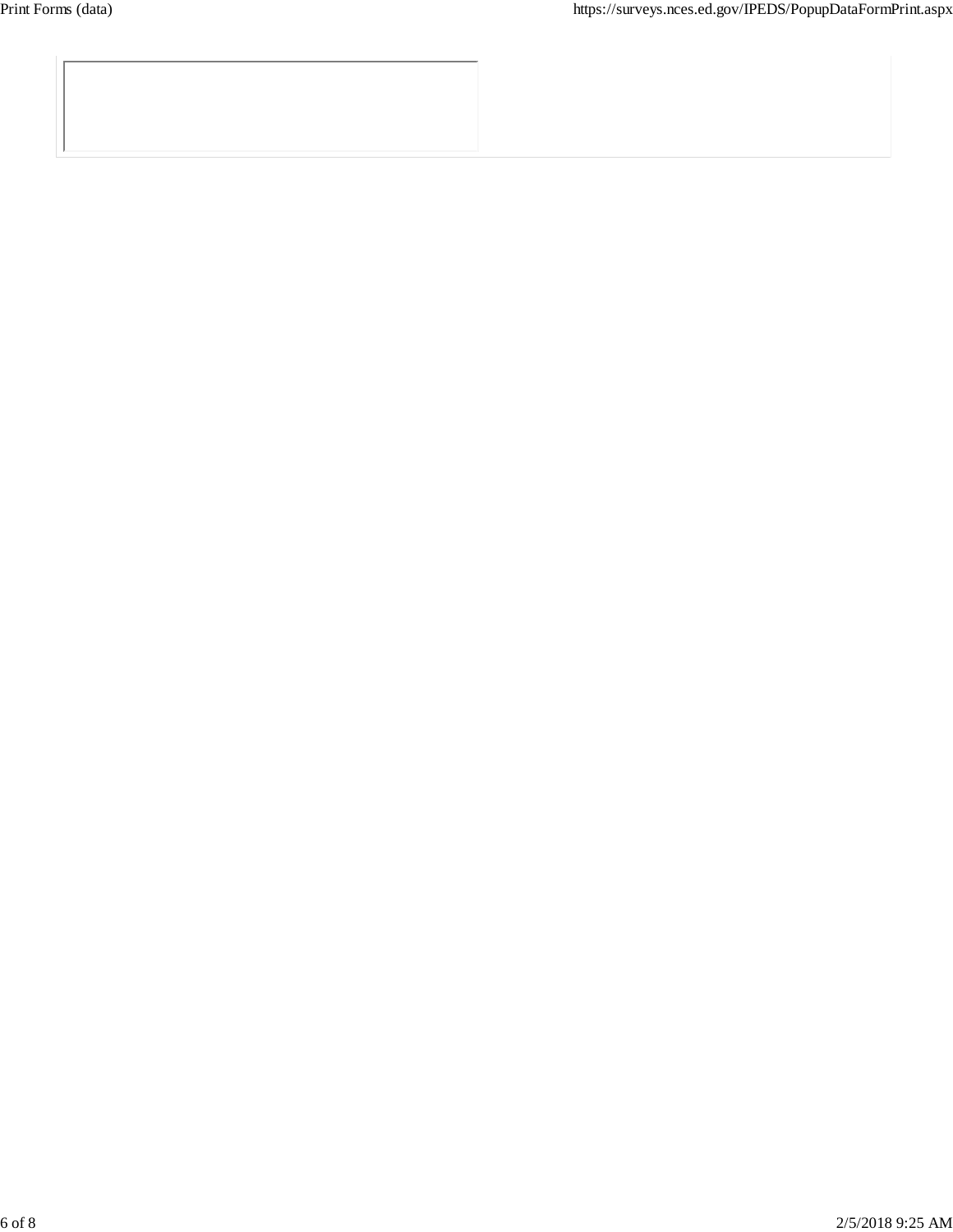| Prepared by                    | The name of the preparer is being collected so that we can follow up with the appropriate person in the event that there<br>are questions concerning the data. The Keyholder will be copied on all email correspondence to other preparers.                                                                                                                           |                                                               |                             |                      |       |                                     |       |
|--------------------------------|-----------------------------------------------------------------------------------------------------------------------------------------------------------------------------------------------------------------------------------------------------------------------------------------------------------------------------------------------------------------------|---------------------------------------------------------------|-----------------------------|----------------------|-------|-------------------------------------|-------|
| System.                        | The time it took to prepare this component is being collected so that we can continue to improve our estimate of the<br>reporting burden associated with IPEDS. Please include in your estimate the time it took for you to review instructions,<br>query and search data sources, complete and review the component, and submit the data through the Data Collection |                                                               |                             |                      |       |                                     |       |
| Thank you for your assistance. |                                                                                                                                                                                                                                                                                                                                                                       |                                                               |                             |                      |       |                                     |       |
|                                |                                                                                                                                                                                                                                                                                                                                                                       |                                                               |                             |                      |       |                                     |       |
| ⊙                              | This survey component was prepared by:<br>Keyholder                                                                                                                                                                                                                                                                                                                   | O                                                             | <b>SFA Contact</b>          |                      | O     | <b>HR Contact</b>                   |       |
| ο                              | <b>Finance Contact</b>                                                                                                                                                                                                                                                                                                                                                | О                                                             | Academic Library<br>Contact |                      | о     | Other                               |       |
|                                |                                                                                                                                                                                                                                                                                                                                                                       |                                                               |                             |                      |       |                                     |       |
| Name:                          | <b>Brian Counter</b>                                                                                                                                                                                                                                                                                                                                                  |                                                               |                             |                      |       |                                     |       |
| Email:                         | bcounter@parkland.edu                                                                                                                                                                                                                                                                                                                                                 |                                                               |                             |                      |       |                                     |       |
| survey component?<br>1.00      | How many staff from your institution only were involved in the data collection and reporting process of this<br>Number of Staff (including yourself)<br>How many hours did you and others from your institution only spend on each of the steps below when<br>responding to this survey component?                                                                    |                                                               |                             |                      |       |                                     |       |
| <b>Staff</b><br>member         | Exclude the hours spent collecting data for state and other reporting purposes.<br><b>Collecting Data</b><br>Needed                                                                                                                                                                                                                                                   | <b>Revising Data to</b><br>Match<br><b>IPEDS Requirements</b> |                             | <b>Entering Data</b> |       | <b>Revising and Locking</b><br>Data |       |
| Your office                    | 0.00<br>hours                                                                                                                                                                                                                                                                                                                                                         | 0.00                                                          | hours                       | 0.00                 | hours | 3.00                                | hours |